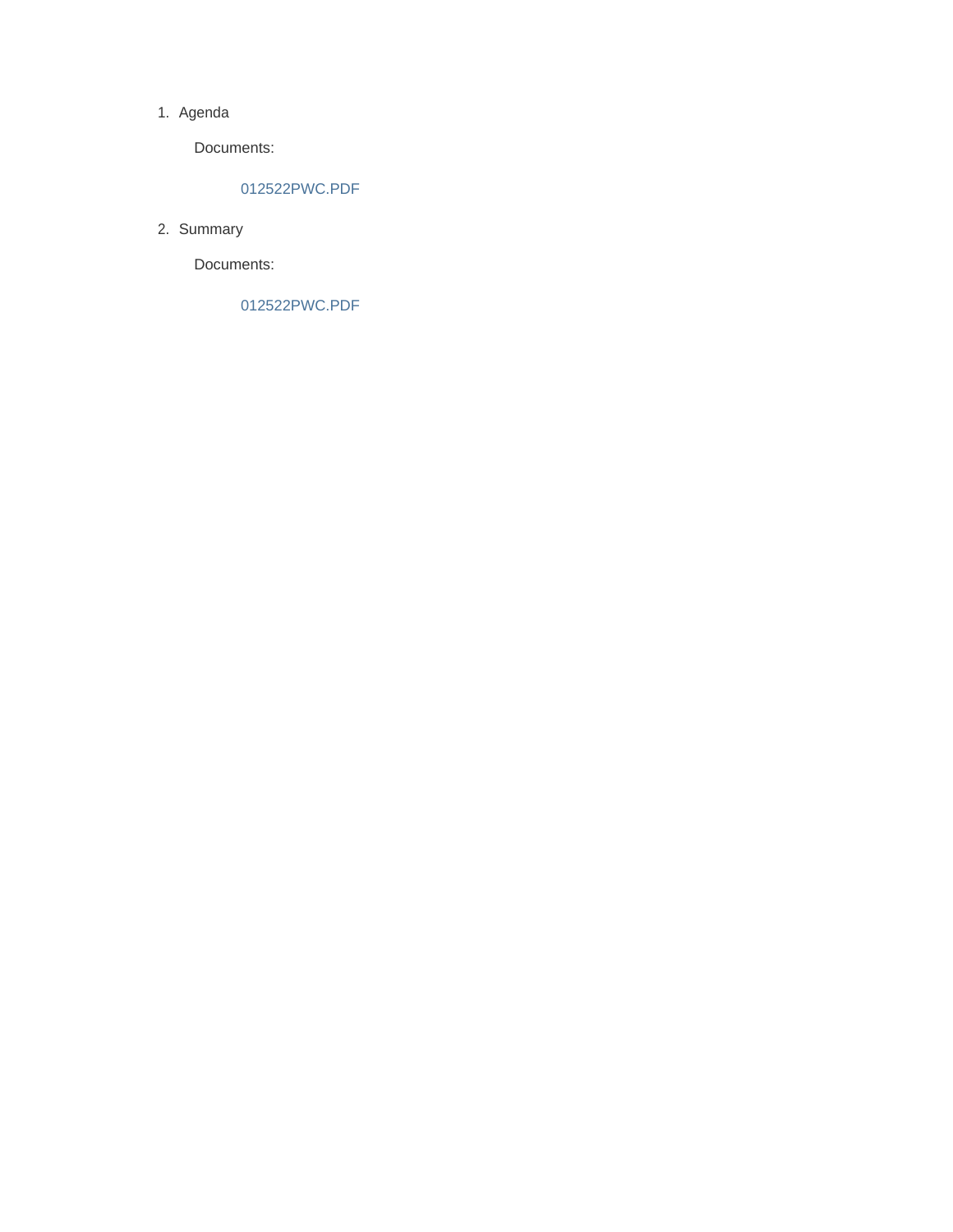

## **City of Marietta**

205 Lawrence Street Post Office Box 609 Marietta, Georgia 30061

# **Meeting Agenda**

### **PUBLIC WORKS COMMITTEE**

|                           | <b>Grif Chalfant, Chairman</b><br><b>Andy Morris, Vice Chair</b><br>Joseph R. Goldstein |                        |
|---------------------------|-----------------------------------------------------------------------------------------|------------------------|
| Tuesday, January 25, 2022 |                                                                                         | <b>Council Chamber</b> |

*Immediately Following Economic/Community Development Committee*

### **CALL TO ORDER:**

#### **MINUTES:**

| 20220068         | <b>Regular Meeting - December 22, 2022</b>                                                                           |  |
|------------------|----------------------------------------------------------------------------------------------------------------------|--|
|                  | Review and approval of the December 22, 2022 meeting minutes.                                                        |  |
| <b>BUSINESS:</b> |                                                                                                                      |  |
| 20220075         | <b>2011 SPLOST TIP Summary</b>                                                                                       |  |
|                  | Discussion on the 2011 SPLOST TIP Summary.                                                                           |  |
| 20220076         | 2016 SPLOST TIP Summary                                                                                              |  |
|                  | Discussion on the 2016 SPLOST TIP Summary.                                                                           |  |
| 20220077         | December 2021 Public Works Departmental Performance Report                                                           |  |
|                  | Discussion on the monthly activities of the Public Works Department.                                                 |  |
| 20220078         | <b>2011 SPLOST Project Budget Reallocation</b>                                                                       |  |
|                  | Consideration of a motion to reallocate 2011 SPLOST Project Funds among previously<br>approved 2011 SPLOST projects. |  |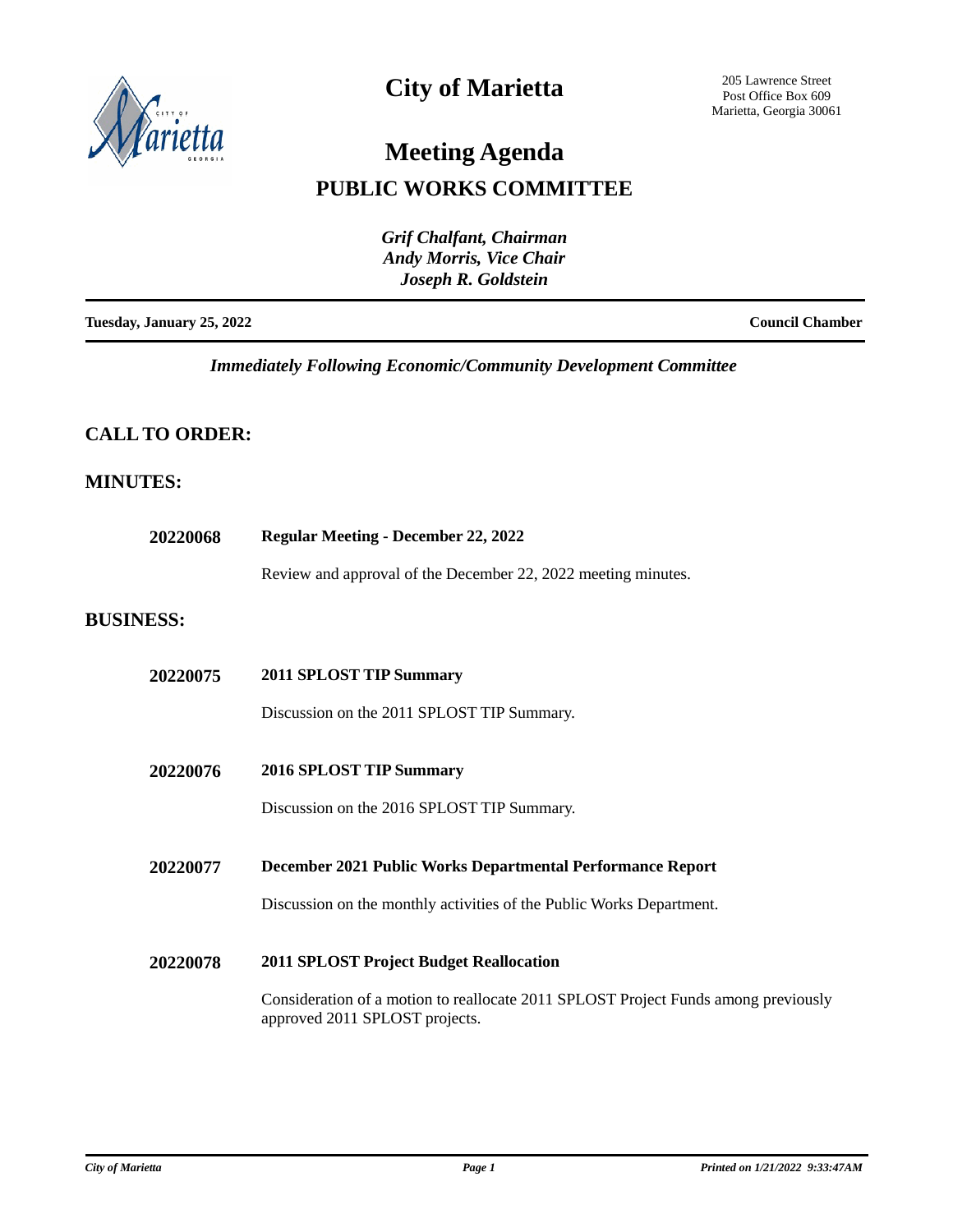| 20220079 | 2016 SPLOST Project Budget Reallocation                                                                              |
|----------|----------------------------------------------------------------------------------------------------------------------|
|          | Consideration of a motion to reallocate 2016 SPLOST Project Funds among previously<br>approved 2016 SPLOST projects. |
| 20220080 | <b>Acceptance of a Donation of Right-of-Way</b>                                                                      |
|          | Proposed Donation of Right-of-Way at 249 Cobb Parkway South.                                                         |
| 20220082 | <b>Hedges Street Speed Study</b>                                                                                     |
|          | Request for Speed Study on Hedges Street.                                                                            |
| 20220083 | <b>Chicopee Drive Speed Study</b>                                                                                    |
|          | Request for Speed Study on Chicopee Drive.                                                                           |
| 20220091 | <b>Iroquois Drive Speed Study</b>                                                                                    |
|          | Request for Speed Study on Iroquois Drive                                                                            |
| 20220092 | <b>Toliver Street Speed Study</b>                                                                                    |
|          | Request for Speed Study for Toliver Street.                                                                          |

### **ADJOURNMENT:**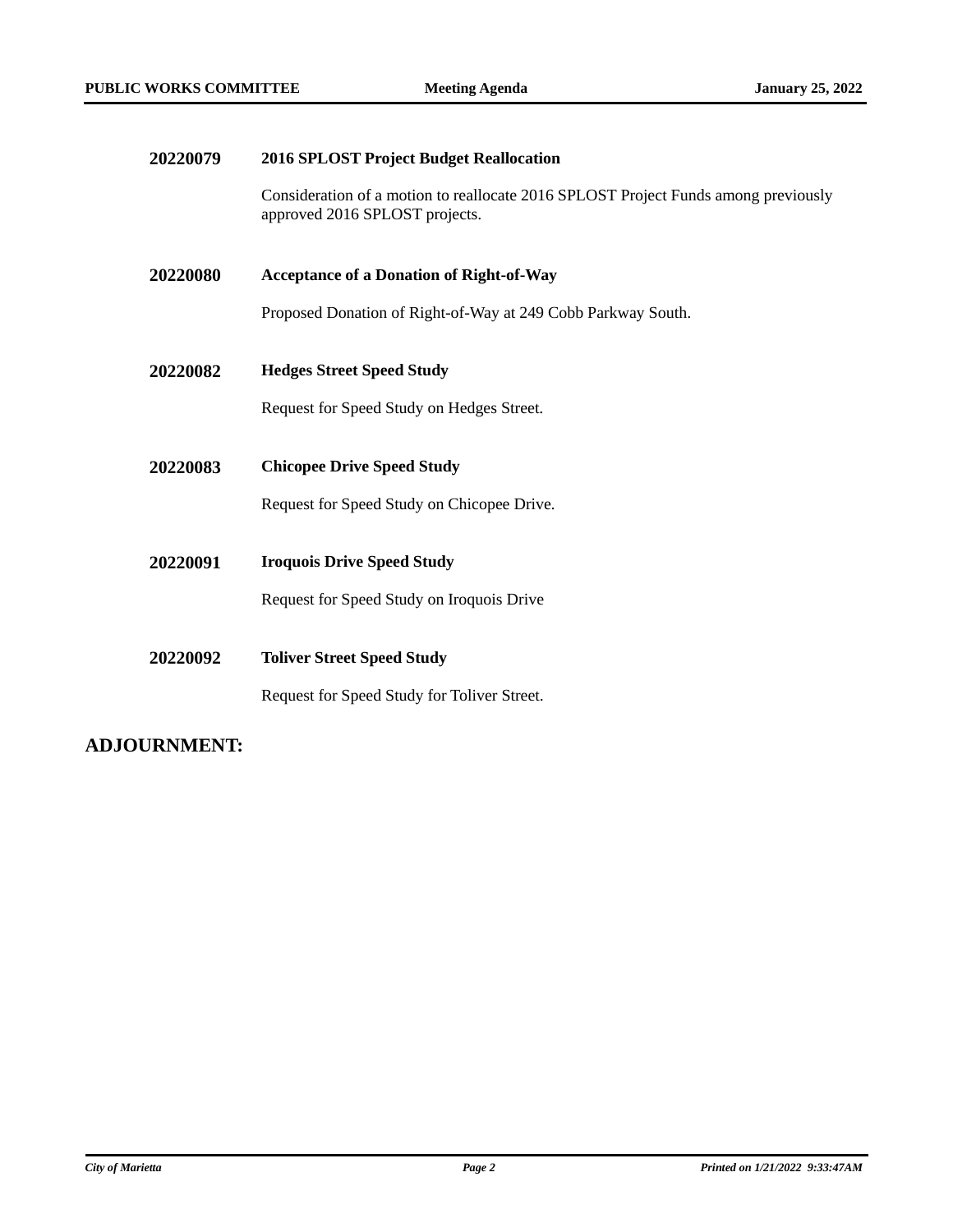

## **City of Marietta**

# **Meeting Summary PUBLIC WORKS COMMITTEE**

*Grif Chalfant, Chairman Andy Morris, Vice Chair Joseph R. Goldstein*

**Tuesday, January 25, 2022 Council Chamber**

#### **Immediately Following Economic/Community Development Committee**

| 20220068 | <b>Regular Meeting - December 22, 2021</b>                                                                           |
|----------|----------------------------------------------------------------------------------------------------------------------|
|          | Review and approval of the December 22, 2021 meeting minutes.<br><b>Approved and Finalized</b>                       |
| 20220075 | <b>2011 SPLOST TIP Summary</b>                                                                                       |
|          | Discussion on the 2011 SPLOST TIP Summary.<br><b>Reported</b>                                                        |
| 20220076 | 2016 SPLOST TIP Summary                                                                                              |
|          | Discussion on the 2016 SPLOST TIP Summary.<br><b>Reported</b>                                                        |
| 20220077 | December 2021 Public Works Departmental Performance Report                                                           |
|          | Discussion on the monthly activities of the Public Works Department.<br><b>Reported</b>                              |
| 20220078 | <b>2011 SPLOST Project Budget Reallocation</b>                                                                       |
|          | Consideration of a motion to reallocate 2011 SPLOST Project Funds among<br>previously approved 2011 SPLOST projects. |
|          | <b>Recommended for Approval - Consent Agenda</b>                                                                     |
| 20220079 | <b>2016 SPLOST Project Budget Reallocation</b>                                                                       |
|          | Consideration of a motion to reallocate 2016 SPLOST Project Funds among<br>previously approved 2016 SPLOST projects. |
|          | <b>Recommended for Approval - Consent Agenda</b>                                                                     |
| 20220080 | <b>Acceptance of a Donation of Right-of-Way</b>                                                                      |